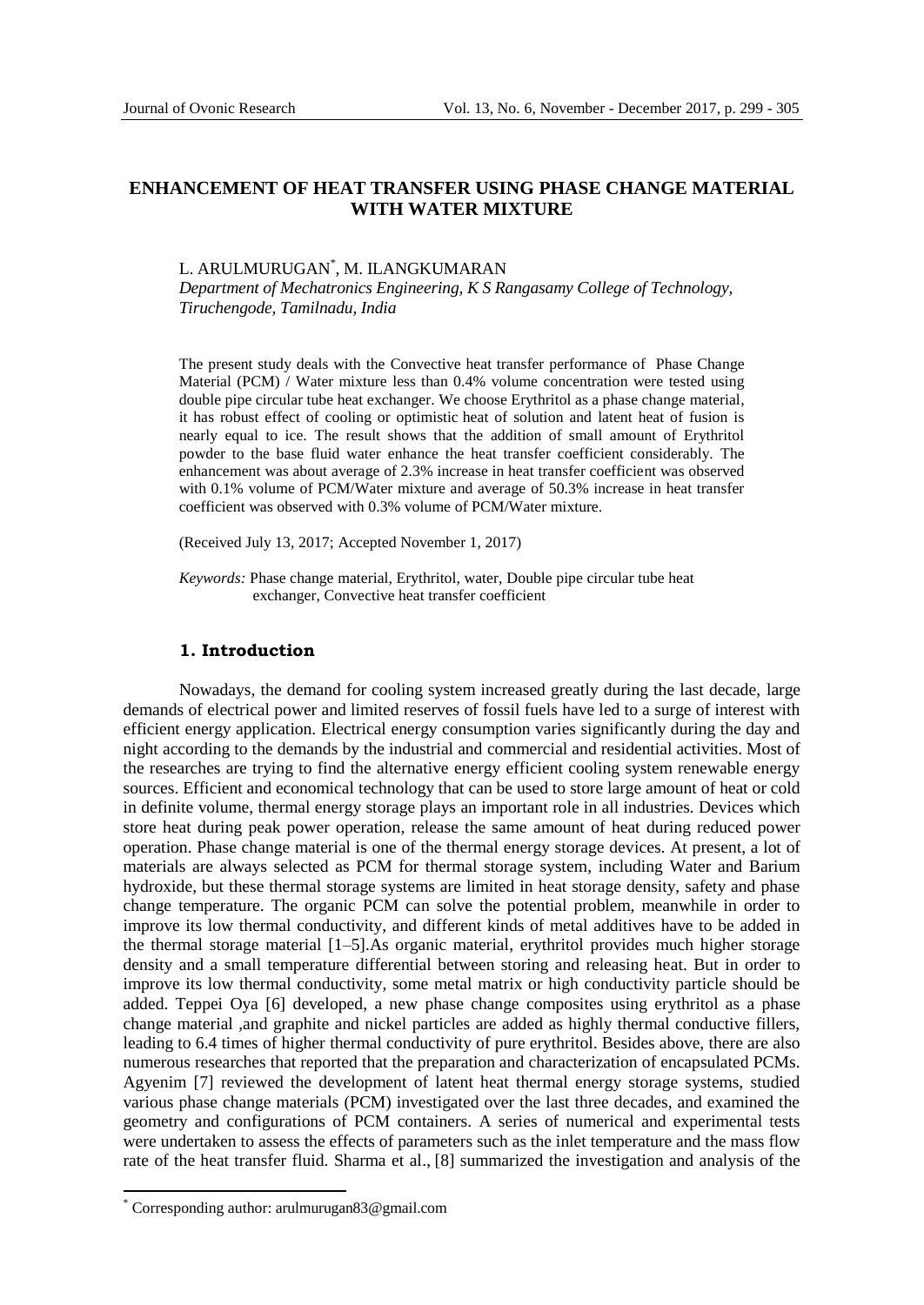available thermal energy storage systems incorporating PCMs for use in different application. Designing a suitable heat exchanger is equally important as material investigation. Two types of heat exchangers are primarily used for LHTS, namely, direct-contact heat exchanger and indirectcontact heat exchanger. For the indirect-contact heat exchanger, the plate, shell-and-tube, and packed-bed types are typically used because other complicated forms of heat exchangers can be developed from these types. Shell-and-tube heat exchanger is commonly employed in LHTS because of its simple structure and relatively small heat loss. Considerable research on the melting/solidification behavior and thermal performance of shell-and-tube LHTS [9-13], including theoretical, numerical, and experimental studies, has been conducted.

In the past decades, heat transfer enhancement technology has been developed and extensively fit in heat exchangers. Numerous efforts have been made to shrink the size, cost of heat exchanger and energy consumption. In general, the taxonomy of enhancement of heat transfer techniques can be scattered into three types namely; active, passive and compound techniques. The thermal conductivity enhancement has been used to enhance the thermal storage and release. The technical feasibility of a heat accumulator containing an advanced PCM material (Erythritol), which is a sugar alcohol, can be characterized as a high-temperature PCM, because it has a melting point of  $120^{\circ}$ C and a large latent heat. In addition, it is regarded as a promising PCM because it is environmentally friendly, non-toxic, and non-flammable [14,15]. Even though the above mentioned properties of erythritol make it suitable for PCM-based applications, it has a very low thermal conductivity, and PCMs tend to lose energy during the repeated cycles of melting and solidification. Karthik et al., [16] discovered that Erythritol–graphite foam composite PCM can be considered as a potential material for various TES applications such as building and vehicle heating and cooling, solar thermal harvesting, and thermal management of electrochemical energy storage and electronic devices. Moreover, the inexpensive raw materials and the simple preparation method ensure the implementation of this process in large-scale applications. Erythritol possesses a high fusion heat of 340 J/g at a melting point of about  $119^{\circ}$ C. It is always used for recovering waste heat. Agyenim et al., [17-19] conducted experimental studies on thermal storage using Erythritol as the PCM in a horizontal shell-and-tube unit. The heat transfer enhancement methods that use multi-tubes, circular fins and longitudinal fins were compared with those using plain inner tube forms, where natural convection still plays an important role during melting. However, no study on the vertically placed shell-and-tube type LHTS has been conducted with Erythritol as the PCM, where the effect of natural convection on the flow and heat transfer may be different from that on the horizontal type. In addition, the effect of natural convection when HTF flows from top to bottom needs to be studied further. Thus, detailed experimental and theoretical studies must be carried out to reveal the physical phenomena and design of vertical shell and- tube heat storage unit with Erythritol as storage media. Wang et al., [20] conducted an experimental study on a vertical shell tube latent heat thermal energy storage element with erythritol as storage material and air as heat transfer fluid was conducted to evaluate the heat transfer performance and the thermal behavior of the storage unit. While increasing the mass flow rate and inlet temperature of the HTF during charging obviously enhances the heat transfer in the PCM and reduces the charging time. During discharging time, the increasing the mass flow rate of the HTF helps to enhance the heat transfer rate. Increasing the pressure of the HTF with the same mass flow rate shows slight effect on the heat transfer in the PCM.

In light of the above discussion, the purpose of this study was to prepare phase change composites using water to evaluate the comprehensive thermo physical properties such as convective heat transfer co-efficient of PCM and viscosity of erythritol at temperatures ranging from 15 to  $160^{\circ}$ C are carried out, Moreover, the effects of inlet temperature, mass flow rate, and pressure of the HTF on thermal performance are studied.

## **2. Experimental setup**

A heat exchanger is a heat transfer device whose purpose is transfer of energy from one moving fluid stream to another moving fluid stream. In [heat transfer,](http://en.wikipedia.org/wiki/Heat_transfer) conduction is the transfer of [thermal energy](http://en.wikipedia.org/wiki/Thermal_energy) between regions of matter due to a [temperature gradient.](http://en.wikipedia.org/wiki/Temperature_gradient) Heat spontaneously flows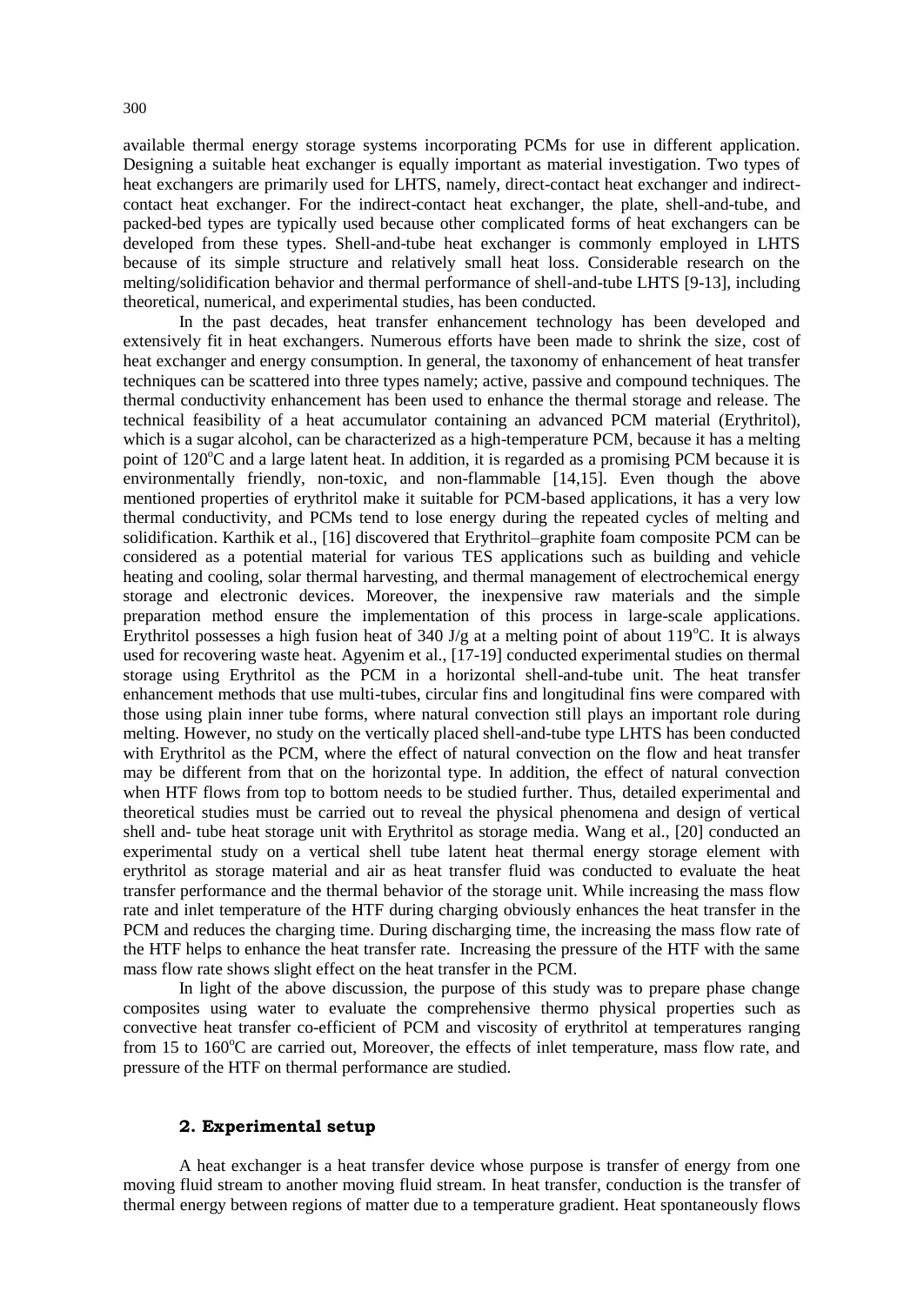from higher temperature region to lower temperature region; temperature differs over time to approach [thermal equilibrium.](http://en.wikipedia.org/wiki/Thermal_equilibrium) The following criteria's are involved for selection a heat exchanger. Namely, suitable operating pressure, temperature, fluid-material compatibility, handling, extreme thermal conditions and estimating the cost of those which may be suitable. General considerations for tubes and cylinder in heat exchanger. Tubes and cylinders can with stand higher pressures than plate if exchangers can be built with a variety of materials, then it is more likely that you can find a metal which will cope with extreme temperatures or corrosive fluids. More specialist exchangers have fewer suppliers, longer delivery times and must be repaired by experts.



*Fig. 1. Schematic diagram of experimental setup*

Fig.1 illustrates the schematic diagram of the double pipe heat exchanger experimental system used to investigate the improvement in heat transfer of Erythritol. The setup consists of two tanks A & B of capacity 10 liters each and two  $\frac{1}{2}$  HP Centrifugal Pumps A & B and 2KW industrial heater is fitted to tank A.



*Fig.2. Double pipe heat exchanger*

Fig. 2 shows double pipe heat exchanger schematic diagram. The double pipe setup consists of outer Galvanized Iron pipe of 1.5 inch diameter and 1.25 m length and inner Stainless Steel pipes of ½ inch diameter and 1.5 m length. Temperatures are measured using for thermocouples of K-type, they are located at the ends of outer and inner pipes of double pipe setup. Thermocouple DAQ card interface is used to measure the temperature using LABVIEW software. The properties are listed below.

| Density of Solid               | $\rho_s =$       | 8940  | $kg/m^3$          |
|--------------------------------|------------------|-------|-------------------|
| Density of Water               | $\rho_w =$       | 1000  | kg/m <sup>3</sup> |
| Specific heat of solid         | $C_{\text{ps}}=$ | 0.385 | KJ/Kg K           |
| Specific heat of Water         | $C_{\text{pw}}=$ | 4.186 | KJ/Kg K           |
| Thermal conductivity of copper | $K_s =$          | 401   | W/mk              |
| Thermal conductivity of Water  | $K_w =$          | 0.58  | W/mk              |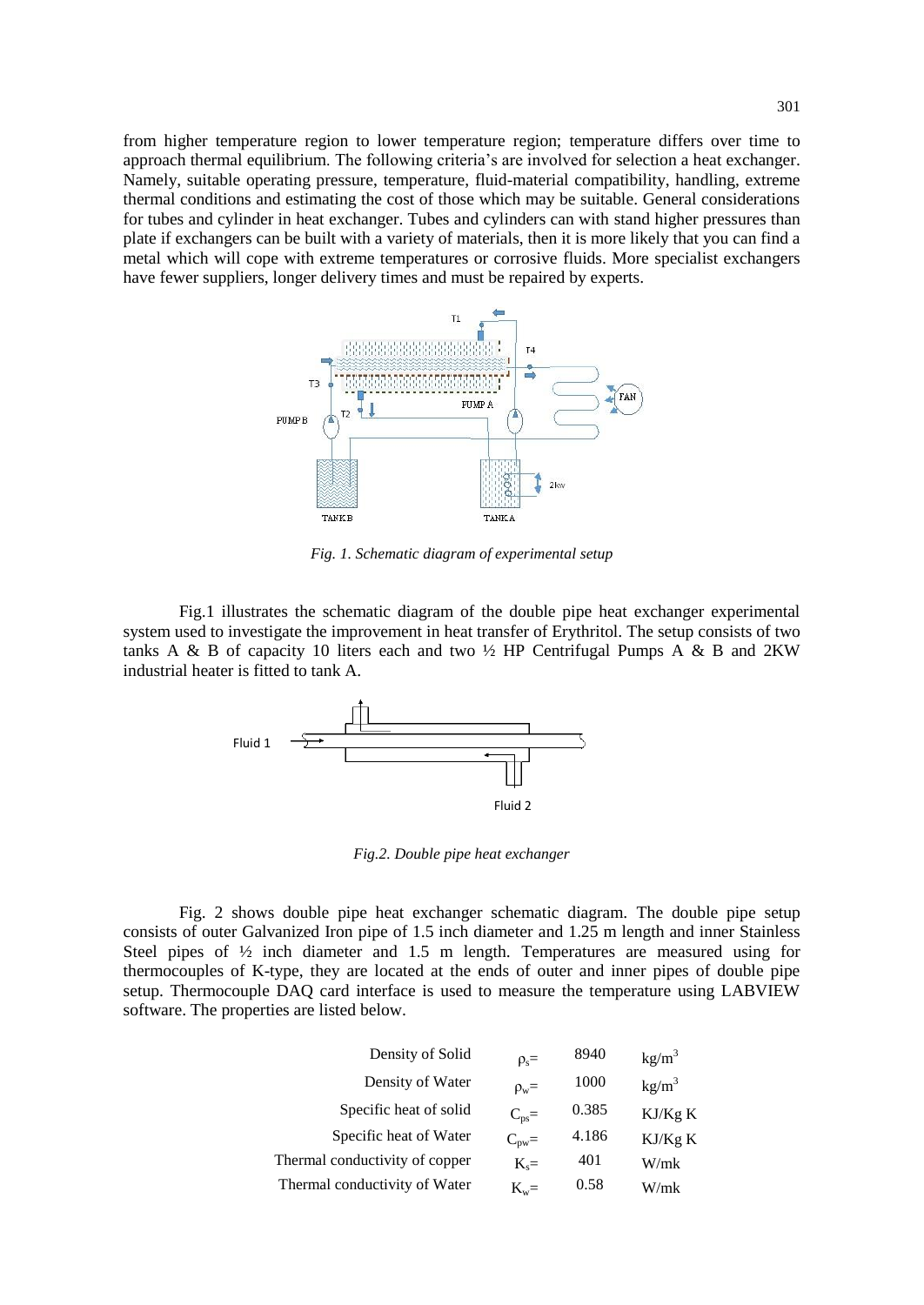|                            | ß=                    | 0.1      |                   |
|----------------------------|-----------------------|----------|-------------------|
| Viscosity of water         | $\mu_w =$             | 0.0012   | $Pa-s$            |
| Density of PCM fluid       | $\rho_{\text{perm}}=$ | 3382     | kg/m <sup>3</sup> |
| Specific heat of PCM fluid | $C_{\text{ppcm}}=$    | 1.171724 | KJ/Kg K           |
| Thermal conductivity       | $K_{\text{pcm} =}$    | 3.028884 | W/mk              |
| Flow velocity              | $V =$                 | 0.01     | m/s               |
| Viscosity of PCM fluid     | $\mu_{\text{ncm}}=$   | 0.0021   | $Pa-s$            |
| Inner pipe diameter        | $d_0 =$               | 21.3     | mm                |
| Inner pipe diameter        | $d_i =$               | 12.7     | mm                |
| Length of the inner pipe.  | $I =$                 | 1300     | mm                |
| Area of Outer pipe         | $A_0=$                | 126.68   | mm                |
| Area of Inner pipe         | $A_i =$               | 126.68   | mm                |
| Liquid contact surface     |                       | 86990.70 | mm                |



*Fig. 3. Experimental setup used to investigate the heat transfer of Erythritol.*

Fig. 3 shows the experimental setup procedure for convective heat transfer co-efficient measurement in phase change material with water mixture. The tank A and B are filled with water and the water in the tank A is heated with the 2KW heater and after reaching certain temperature (below boiling point) the heater is turned off and then two pumps A & B are turned on simultaneously. Now water from the tank A was pumped by the pump A and flows through the outer tube of the double pipe setup, where the temperature T3 was measured at the inlet of the outer tube and the Temperature T2 is measured at the outlet of the outer tube and again the water flows into the tank A and the process continues. Simultaneously water from the tank B was pumped by the pump B and flows through the inner tube of the double pipe setup, where the temperature T3 was measured at the inlet of the inner tube and the temperature T4 is measured at the outlet of the inner tube and again the water flows into the tank B and the process continues. A data acquisition system (National Instruments Compact DAQ) with one NI9203 and one NI9213 series digital output and relay module on a computer was used to collect the flow rate, pressure, and temperature signals. The experimental data were recorded at 5 s intervals. The temperatures T1, T2, T3 and T4 are obtained from respective thermocouples which are connected to the Thermocouple DAQ card which is connected to the PC running LABVIEW through USB port. And the collected data are exported to the excel sheet through the option provided. Now water in tank B is replaced with Erythritol/Water mixture and the process is carried on to obtain the temperatures T1, T2, T3 and T4 from respective thermocouples which are connected to the Thermocouple DAQ card which is connected to the PC running LABVIEW through USB port. And the collected data are exported to the excel sheet through the option provided.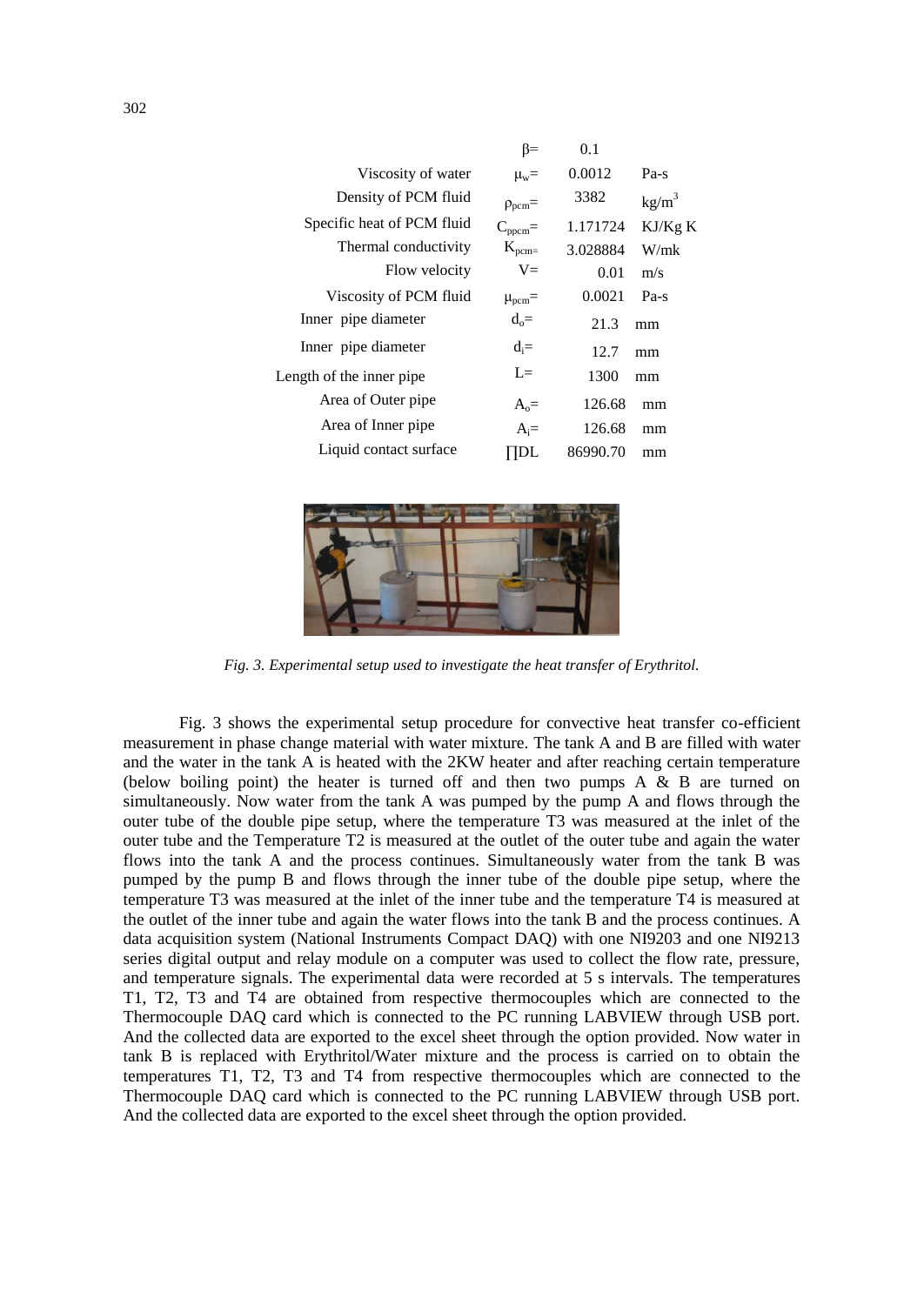#### **2.1. Estimation of thermo Physical properties**

The convective heat transfer co-efficient of PCM fluid and Reynolds number and Nusselt number are calculated by the given equation:

The convective heat transfer co-efficient

$$
Hpcm = \frac{Cppcm * ppcm * V * Ain(Tco - Tci)}{\pi * d0l(LMTD) * 1000}
$$
 (1)

Where,  $h_{\text{perm}}$  – Convective heat transfer coefficient, C<sub>p<sub>pcm</sub> – Specific heat of pcmfluid,  $\rho_{\text{perm}}$  –</sub> Density of pcmfluid, V – Flow velocity,  $A_{in}$  – Area of Inner pipe,  $T_{co}$  – Cold outlet temperature,  $T_{ci}$ – Cold inlet temperature,  $\pi d_0$ l – Liquid contact surface. Log Mean temperature difference (LMTD)

$$
LMTD = \frac{(\Delta T1 - \Delta T2)}{\ln(\Delta T1/\Delta T2)}
$$
 (2)

Where, $\Delta T_1 = T_{hi}$ - T<sub>ci</sub> and  $\Delta T_2 = T_{ho}$ - T<sub>co,</sub> T<sub>hi</sub>= Hot inlet temperatureT<sub>ho</sub>= Hot outlet temperature

$$
Repcm = \frac{\rho pcm * V * di}{\mu pcm}
$$
 (3)

Where, Repcm = Reynolds number,  $V = Flow$  velocity, di = inner pipe diameter,  $\mu$ pcm= Viscosity of pcm fluid

$$
Pr = \frac{\mu \text{pcm}}{K \text{pcm}} \tag{4}
$$

$$
Kpcm = \frac{(Ks + 2Kw + 2(Ks - Kw)(1 + \beta)3\varphi)}{(Ks + 2Kw - (Ks - Kw)(1 + \beta)3\varphi)} * KW
$$
 (5)

Nupcm = 
$$
0.021 * 0.5 \text{ Repcm}^{0.3} * \text{Prpcm}^{0.5}
$$
 (6)

Where,  $Pr = Prandtl$  Number, Nupcm = Nusselt Number.

### **3. Results and discussion**

The convective heat transfer coefficient of pcm fluid are calculated by the given equation and the results are compared and discussed with the experimental results.Dilute PCM/water with different loading of 0%, 0.1%, 0.2% & 0.3% were used as working fluid. Reynolds number of flow varied between 1000 to 4500.



*Fig. 4. Comparison between convective heat transfer coefficient of pcm fluid and time*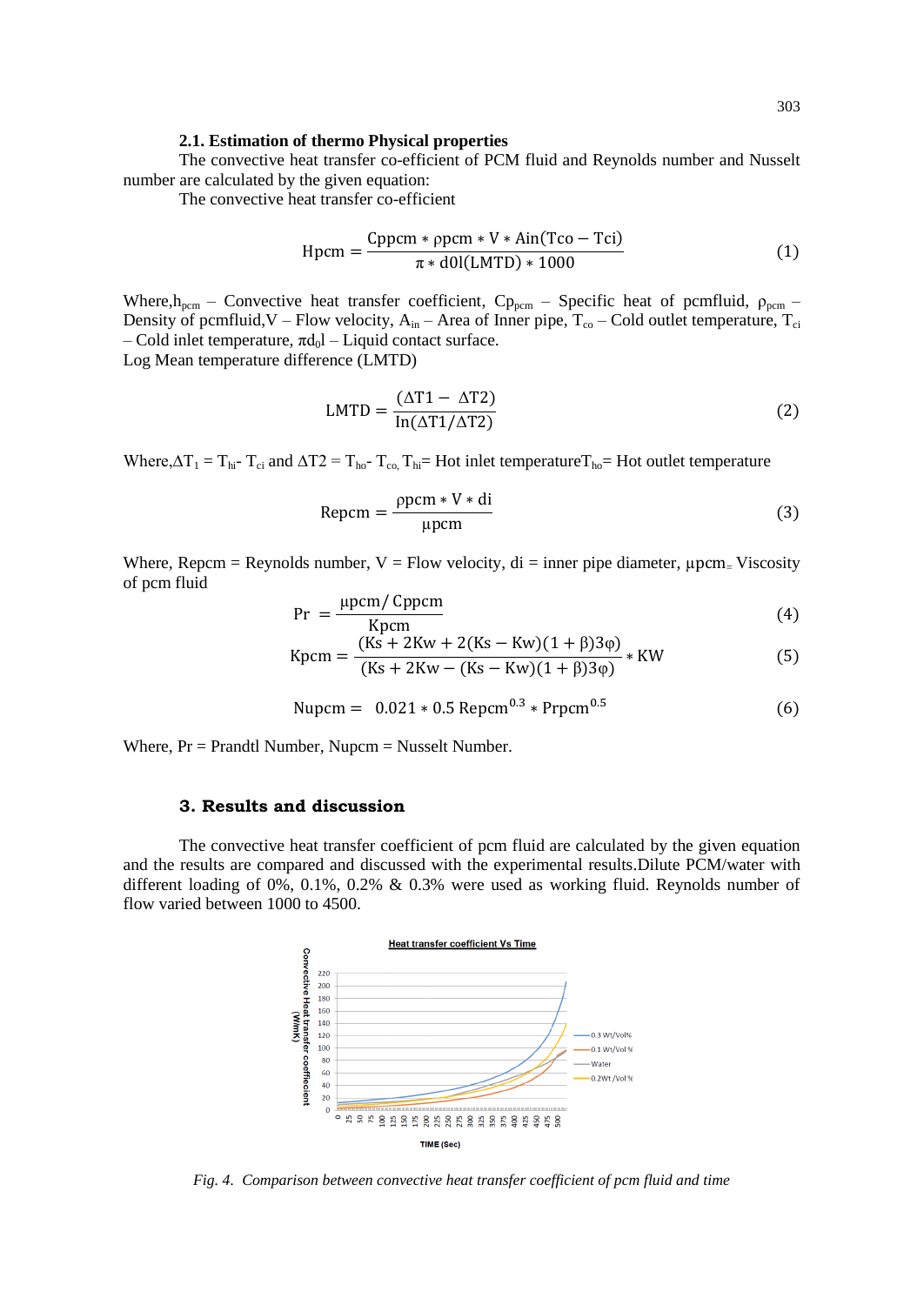The convective heat transfer coefficient of PCM has been calculated using equation 1 and the results are compared with the measured value.The fig.4 shows the heat transfer co-efficient of PCM with respect to time. The heat transfer coefficient is increased gradually when increasing the time period. It can be clearly seen that the convective heat transfer coefficient of the 0.1 vol% of PCM/water mixture is slightly higher than base fluid (water) at a given Reynolds number. Then the convective heat transfer coefficient of the 0.2 vol% of PCM/water mixture is higher than 0.1 vol% of PCM/water mixture at a given Reynolds number. And finally the convective heat transfer coefficient of the 0.3 vol% of PCM/water mixture is higher than 0.2 vol% of PCM/water mixture at a given Reynolds number.



*Fig. 5 Comparision between nusselt number and flow rate*

The Nusselt number depends on the Prandtl number and Reynolds number where reynolds number depends on the velocity of the liquid. Thus, the nusselt number increases with increase in flow rate of the liquid.The Nusselt numbers are calculated from the given equation 6. The Nusselt nmbers with respect to liquid flow rate is shown in fig. 5. When increasing the liquid flow rate nusselt number is also increased gradually. The nusselt number of the 02 vol% of PCM/water mixture is higher than the 0.3 vol % and 0.3 vol % of PCM/water mixture.



*Fig. 6. Comparision between the reynolds number and nusselt number*

Reynolds number is calculated by the formula in which all other parameters except velocity are constant. Thus, the Reynolds number changes with change in velocity of the fluid. Nusselt number depends on the Prandtl number and Reynolds number. Comparison between the Reynolds number and Nusselt number are shown in fig. 6. The result shows that the Nusselt number increases with the increase in Reynolds number.